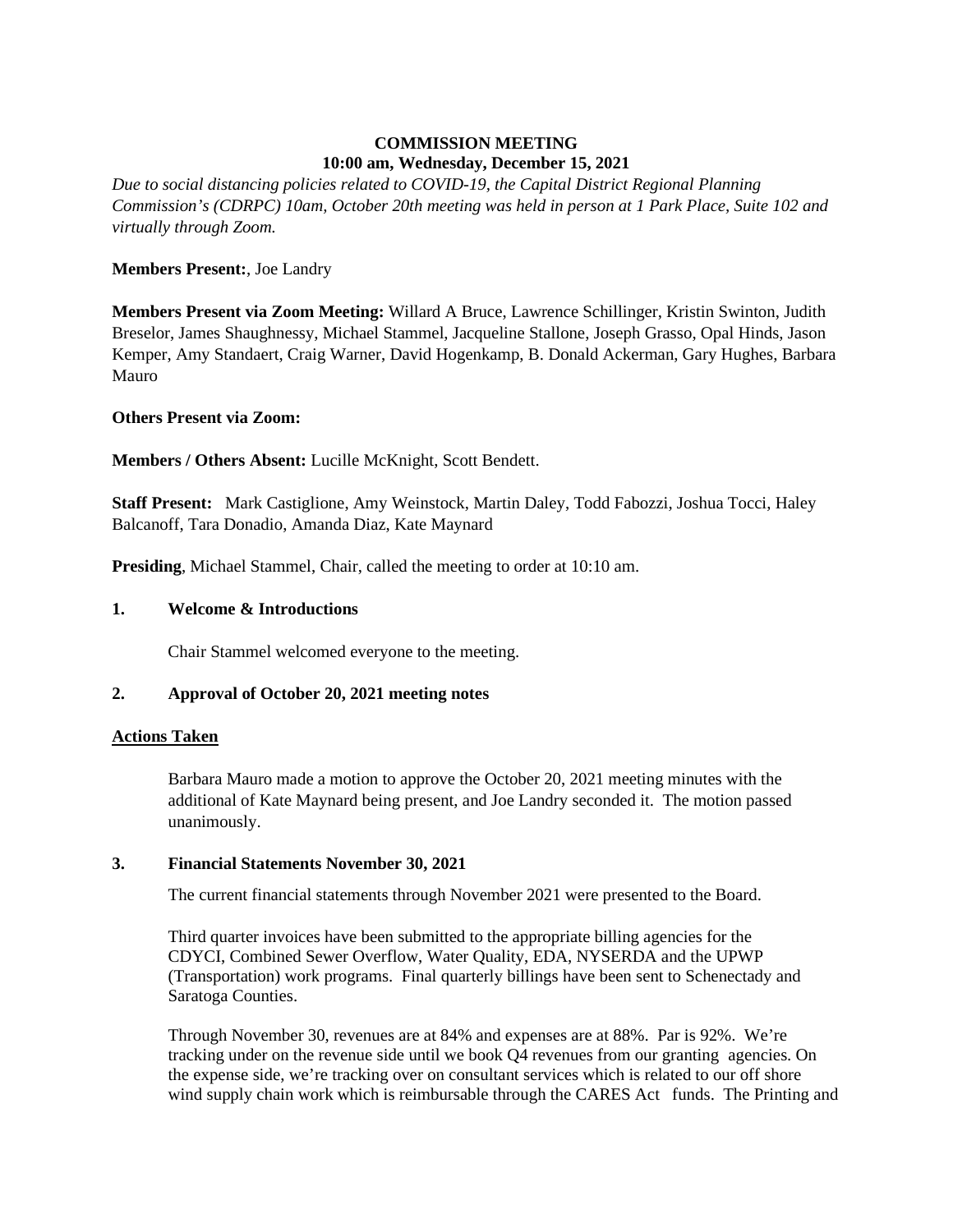Publishing is over primarily due to Facebook ads related to the Clean Heating and Cooling Program which is 100% reimbursable.

As noted on the Balance Sheet, on November 30th we had \$216,793 cash in the bank not including amounts for the NYSERDA CECP program, FSA, the CD and the clearing account. The outstanding receivables total \$266,000. The majority of the amounts owed are related to UPWP, NYSERDA, CSO and the Q3 billings.

#### **Action Taken**

Judith Breselor made a motion to approve the Financial Statements through September 30, 2021 and B. Donald Ackerman seconded it. The motion was approved unanimously.

# **4. 2022 Proposed CDRPC Budget**

The 2022 Proposed budget was presented to the Board. Budget highlights include the following:

# **Revenue:**

- Overall, the 2022 proposed budget is 14.8% more than the 2021 budget.
- Our budget request to the counties has remained \$205,466 since 2010. This year, the board authorized a 5% increase in the total county funding request increasing the amount to \$215,739. While the proposed request represents a year over year increase, it remains 11% less than the \$ 239,574 that was received from the counties in 2002. It was announced to the Board that that 5% increase has been approved by the Counties.

Currently, CDRPC is fully leveraged and we do not have funds to pursue additional matching grant programs. What's more, my 2021 budget projections indicated that our estimated match requirement and administrative costs, which total \$239,650, exceeds the contributions from the counties by \$34,184 (\$239,650 - \$205,466).

Historically, we have also recalibrated each county's share in the year after a decennial census but since the 2020 census population results were still pending at the time we made our 2022 budget requests. We will recalibrate the contributions next year. Per the inter- municipal agreement, any adjustment by one county proportionately impacts the contributions from the remaining three counties. CDRPC continues to be successful securing grants and fees for services reducing the financial responsibilities of the four counties. The contributions from the counties are used to leverage the grant monies we receive from the Federal Economic Development Administration (including CARES Act recovery funding), NYSERDA, and the NYS Departments of Environmental Conservation, Transportation and State. Every county dollar is leveraged by more than four and a half dollars in outside revenue.

- Contractual Services: The contractual services revenue line item reflects anticipated work during 2022 including 7 school enrollment projections and revenues from economic impact analyses.
- NYSERDA: The budget scenario in this proposal reflects anticipated funding via the award under the Clean Energy Communities Program (CECP), and the continuation of the existing Clean Heating and Cooling Program.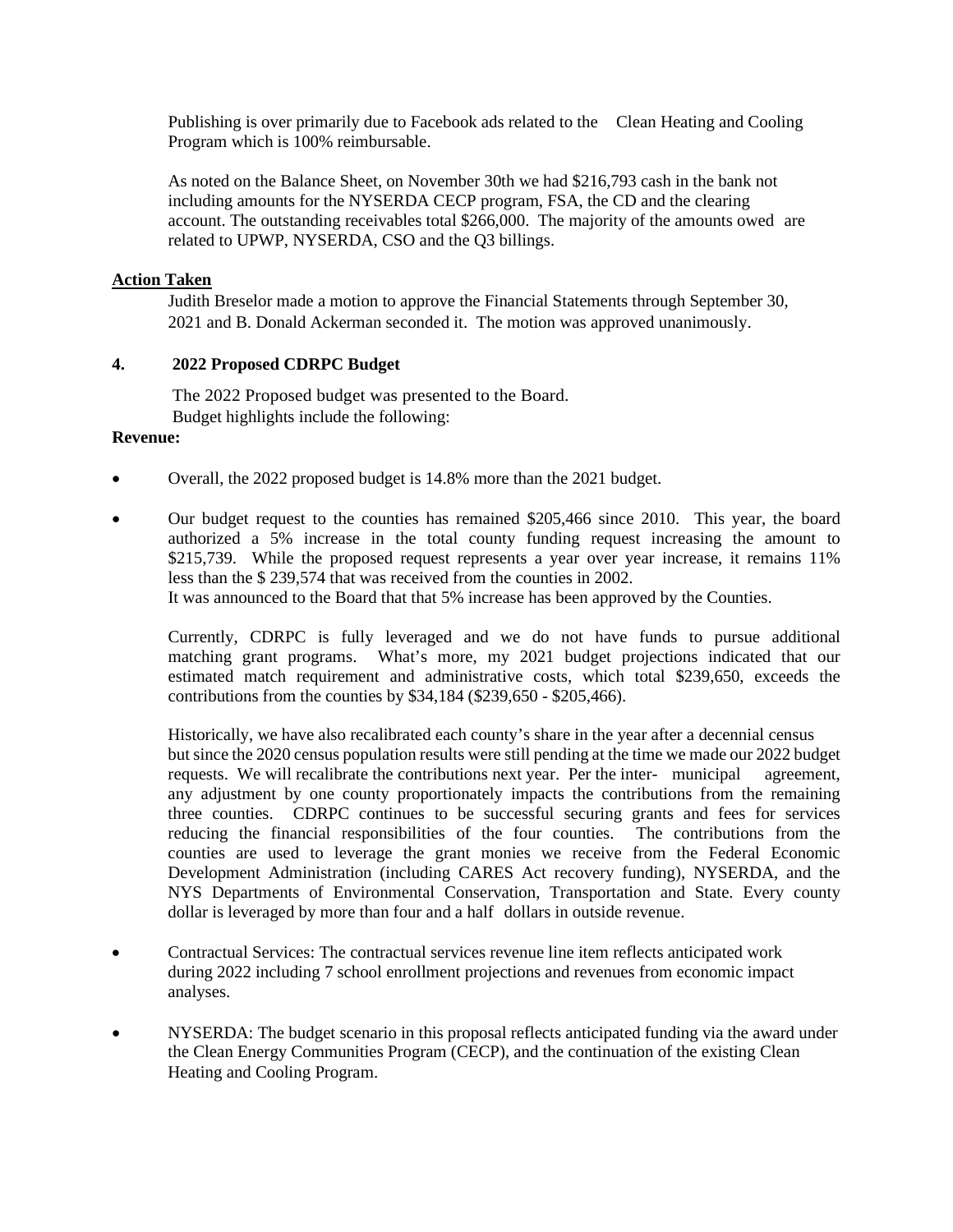- Climate Smart: While contract for the work is still pending, our \$1.2 million dollar grant from the DEC for the Climate Leadership Coordinator work will yield \$140,000 annually for CDRPC. The grant will fully fund a new outreach position and Todd's time to oversee program outreach in the 28-county territory. This budget anticipates 11 months of funding in 2022.
- LTCP CSO: CDRPC will continue to serve as the project manager on behalf of the Inter-Municipal Corporation created by the Albany Pool communities of Albany, Watervliet, Green Island, Cohoes, Troy, and Rensselaer to implement the projects outlined in the DEC approved Long Term Control Plan to address Combined Sewer Overflows in the Hudson River. There has been a trend of less hours needed and the number of active projects decrease and that's reflected in the 2022 revenue. Of note, CDRPC received a DOS grant in 2020 which will cover 90% of the CSO communities' costs for CDRPC administration.
- EDA: Our contract with the Economic Development Administration (EDA) is for the period July 1, 2021 through June 30, 2022. EDA has indicated that we can anticipate the same funds during the subsequent term. In addition, CDRPC was awarded \$400,000 in CARES Act funding to assist with COVID-19 recovery planning over a term from July 1, 2020 to July 2022. The 2022 budget anticipates 44% of the remaining CARES Act funds will be spent in 2022. We also anticipate receiving \$176,000 from the Northern Border Regional Commission but that amount has yet to be budgeted since the proposal is still in development.
- Water Quality (604b): The third full year of the new four-year contract term will be 2022 (April 1, 2019-March 31, 2023), with the NYS Department of Environmental Conservation for activities related to the Water Quality Program. We anticipate receiving roughly \$55,000 annually under the contract but this is subject to change based on the total passthrough amount received by DEC. The budget includes slightly less revenue (\$50,000) this year.
- UPWP: The Transportation UPWP contract follows the state fiscal year (April  $1<sup>st</sup>$  through March 31<sup>st</sup>). The financial support is provided by the Capital District Transportation Committee with whom we have a solid professional working relationship. The budgeted amount is slightly higher than 2021 based on trends and continued reallocation of hours from CSO to UPWP to funded work.

# **Expense:**

- Salaries: The salary line item reflects a full-time professional staff of nine, one part-time professional and one intern reflected on the Temporary Services line. The DEC Climate Outreach position will be filled in Q1 and the budget assumes 11 months of expenses related to that position.
- Office Equipment: This includes fees for the office printer and network maintenance management, IT support services, computer equipment and a new server cage.
- CDRPC Workshops: This line is increased anticipating an in person workshop in 2022 and the continued price gauging perpetrated by Mazzone.
- Consultant Services: The Consultant line item supports the services associated with our on-line capitalregionindicators.org data dashboard and is a reimbursable expense from the UPWP and CARES Act grants, maintenance support services associated with our web site, our 2021 audit, marketing for the clean heating and cooling program, and legal counsel. Board Secretary/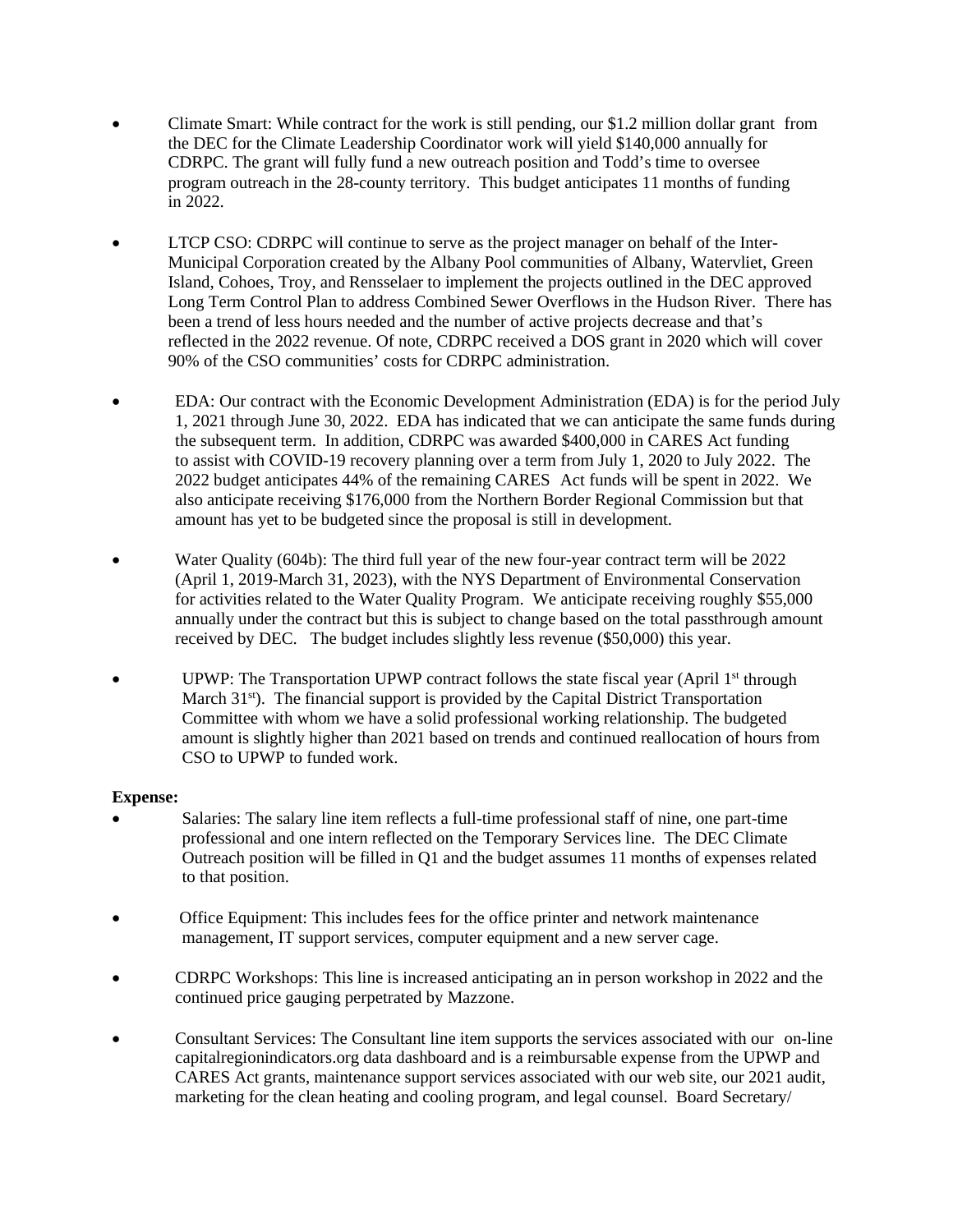Treasurer Larry Schillinger suggested we break out consulting costs a bit more which is reflected in the revised budget lines for Audit and Legal and Consultant Services.

- Computer Supplies/Software: This line includes purchasing software subscriptions for GIS (which is reimbursable through our UPWP grant), Tableau software for custom data dashboards, Adobe Suite programs, IMPLAN economic modeling software, Zoom video conferencing/webinar platform, MailChimp Email, Zapier, and MS Office 365.
- Rent: The Rent Expense line item remains flat.
- Travel: The increase in the Travel Expense line item reflects anticipated increased travel associated with the post pandemic Clean Energy Communities Program outreach coordinators.
- Health Insurance: The costs are based on actual 2022 NYSHIP rates and plans. The increase reflects anticipates a family plan for the new hire and an additional staffer opting in to the NYSHIP plan who had previously been on their spouse's insurance.

#### **Gross Expenses and Operating Income:**

• Based on the proposed budget, we anticipate slight contribution to the Fund Balance during 2022. The Unreserved Fund Balance at the close of 2020 was \$517,411.

#### A**ction Taken**

Willard A Bruce made a motion to approve the 2022 Proposed CDRPC budget, and Barbara Mauro seconded it. The motion passed unanimously.

# **5. Update from the Nominating Committee**

The Nominating Committee will provide an update on its work at the next meeting and may be prepared to nominate a slate of Officers for 2022. As of this date, only two of four nominees have been confirmed. Albany and Schenectady County Board members have agreed to advance from their current positions, and Saratoga and Rensselaer need to have their Board members reappointed before any further action can be taken.

# **6. Authorization of Agreement with NYS DOT**

CDRPC receives funding support to perform planning activities from the Unified Planning Work Program (UPWP) authorized by New York State Department of Transportation and administered through the Capital District Transportation Committee, the Metropolitan Planning Organization serving the Capital Region. In order to continue receiving funding support for planning related services, CDRPC must pass a resolution acknowledging and supporting the Agency agreement between CDRPC and the State of New York. Attached is a supporting resolution of support and the proposed agreement for Board approval. The term of the agreement is 10 years.

# **Action Taken**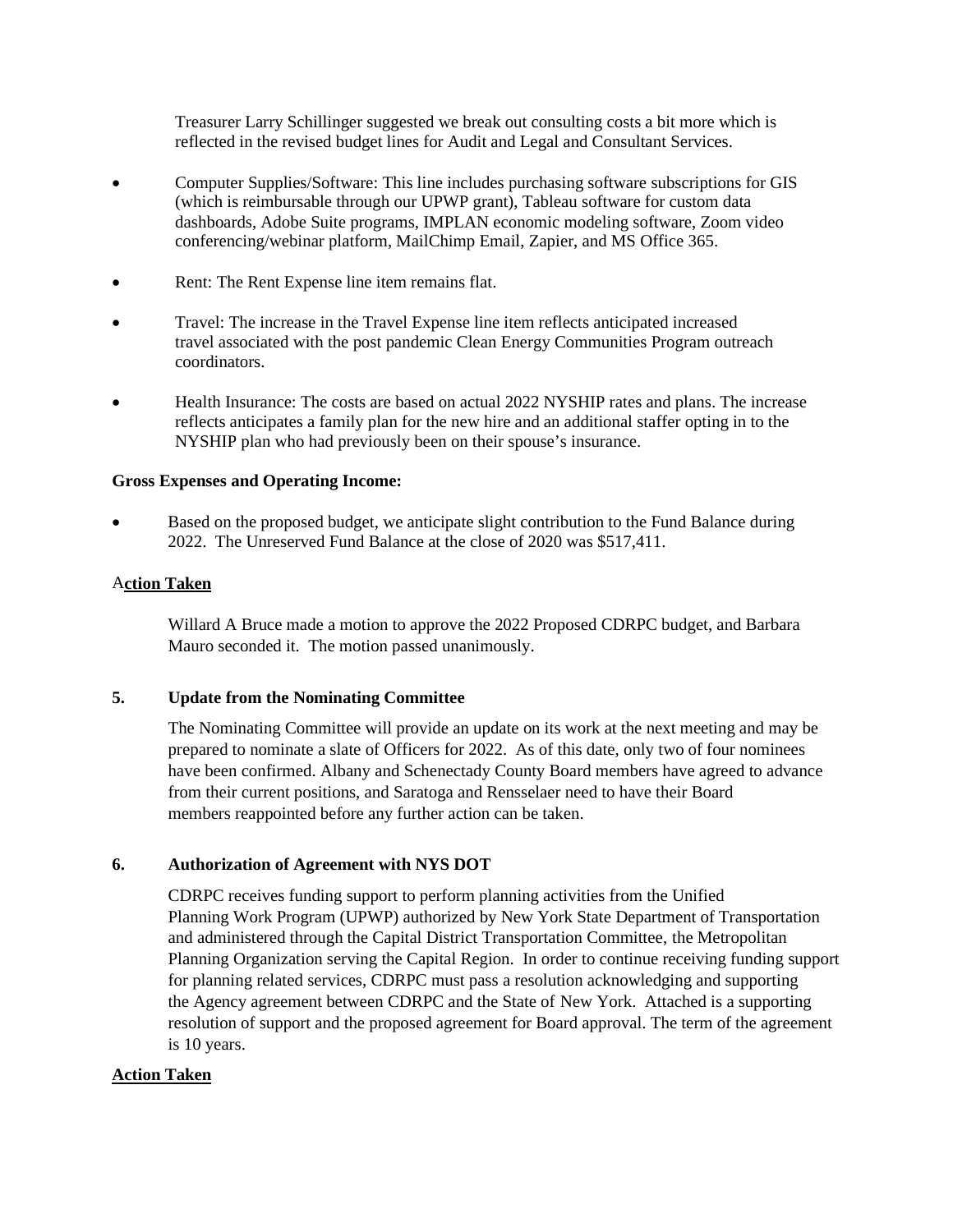Willard A Bruce made a motion to approve the resolution acknowledging and supporting the Agency agreement between CDRPC and the State of New York as well as the signing of the proposed Authorization of Agreement with NYS DOT, and Craig Warner seconded it. The motion passed unanimously.

#### **7. 2022 Meeting Schedule**

The following are proposed dates for the 2022 Commission meetings. All the meetings are scheduled for the third Wednesday of the month and are scheduled to begin at 10:00 AM.

- o January 19, 2022,
- o March 16, 2022
- o May 18, 2022
- o July 20, 2022
- o October 19, 2022
- o December 21, 2022

While the four-county agreement specifies monthly meetings and the bylaws say every other month, the Chair can omit regular meetings with notice. This annual process of voting on the meeting schedule reconciles the discrepancy.

# **Action Taken**

Joe Grasso made a motion to approve the 2022 meetings schedule and Willard A Bruce seconded the motion. The motion was approved unanimously.

# **8. Approve the FTZ Subzone Agreement with Curia**

Curia Global, Inc.(formerly AMRI) is a long-term active User of our Foreign Trade Zone-121. They recently notified us of their name change from AMRI which requires an update to the 2009 existing user agreement between CDRPC and now Curia Global, Inc.

The operator agreement sets out specifics for the roles for Curia (FTZ User and Operator) and CDRPC (Grantee) within the FTZ-121 framework. The proposed operator agreement builds off of a recent template created with our FTZ attorney David Ostheimer, with up-to-date FTZ specifics and removes language flagged as a potential CDRPC liability concern within the current agreement.

Specific note:

1. The new agreement removes the specific annual fee from the agreement and instead refers to the Zone Schedule. The annual fee would remain unchanged at \$12,500 by the current Zone Schedule calculation. However, should we raise the amount in the future within the Zone Schedule we don't then also have to amend the operator agreement.